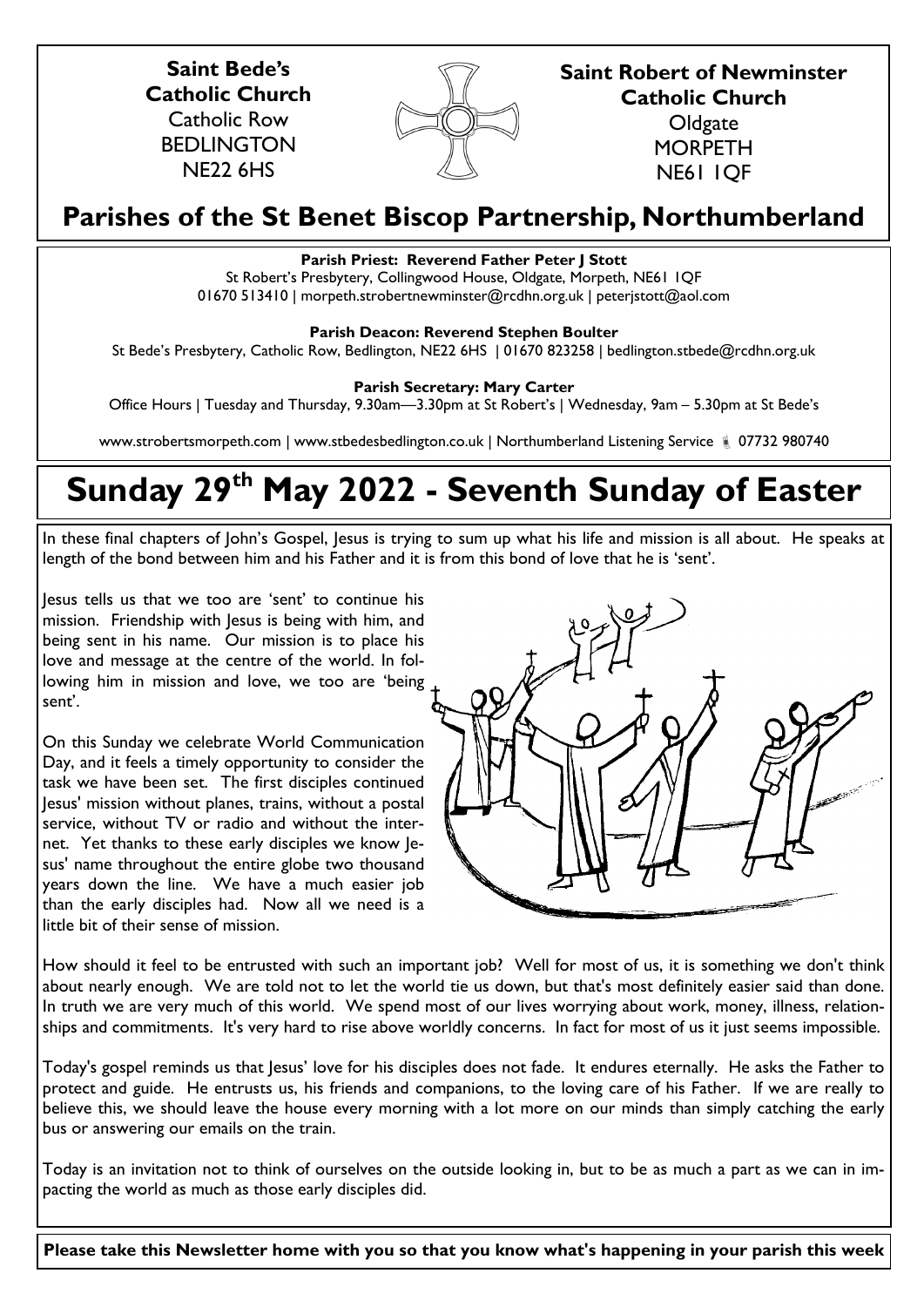At this time of the Church's year, we are asked to pray for new Members of the Church; Vocations; The Right Use of the Media; the Church; Human Work: Please pray for those we know who are unwell, as well as the many who have no one to pray for them; for those in hospital; for many people who have COVID-19 at the moment; for all who have died

recently, including; **Michael Doherty** [Craster] whose Funeral Service will be held at St Robert's Church on Monday 30<sup>th</sup> May at 12noon; for **Alice Wallace** [Appleby Bookshop, Morpeth] whose Funeral Service will be held at the West Road Chapel and Cemetery on Monday 6th June; and for all whose anniversaries occur at this time.

# **Offertory Collection 21st / 22nd May**

St Bede's Church - **£210.75** / St Robert's Church - **£402.54** 

# **Parish Standing Order Mandates**

If you wish to donate via a monthly Standing Order directly from your bank account to our bank account, rather than putting into the collection each week at church, copies of the Parish Standing Order Mandate are available at the back of Church.

# **World Communications Collection**



Today [Sunday 29<sup>th</sup> May] is World Communications Day when we pray for the work of communicating the message of the Gospel around the world. There will be a Retiring Collection at all Masses. In addition to promoting the Church's and the Bishops' message in the local, regional, national and international mass media, the Bishops' Conference Media Office helps journalists with their queries and to a better understanding of the Church's activities and witness. It also runs the Bishops' Conference website, which has been a primary source of information throughout the pandemic. As we emerge from the pandemic, communications will become even more important as we seek to re-establish more regular patterns of worship and continue to promote our Gospel values. Further details will be posted on the diocesan website.

# **May Rosary Service**

The Catholic Women's League will be leading a Rosary Service to honour Our Blessed Lady and you are warmly invited and encouraged to come to Church and be part of this Service at 2pm, **TODAY**, Sunday 29<sup>th</sup> May, in St Robert's Church. Come along and pray the Rosary for Peace in the world.





# **Platinum Jubilee Prayers**

During Mass next weekend we will say special prayers for Her Majesty Queen Elizabeth as she celebrates her Platinum Jubilee. These prayers have been prepared by the Bishop's Conference of England and Wales

#### **Jubilee Tea Party**

The CWL are holding a Tea Party to celebrate Queen Elizabeth II Platinum Jubilee on Saturday 4th June from 2pm in the Church Hall. If you would like to celebrate with us, limited tickets are available from Anne Beattie or Elizabeth Dixon at a cost of £5.00





**BONUS BALL** 

# **Civic Service of Evening for the Jubilee**

To mark the Queen's Platinum Jubilee, there will be a Civic Service at St James Church Morpeth on Friday 3rd June at 6pm. This Service will be Evensong according to the Book of Common Prayer of 1662.

### **Ecumenical Pentecost Service**

To celebrate the Feast of Pentecost the Churches in Morpeth will be celebrating a joint Service for Pentecost next Sunday, 5th June, at the New Life Centre in Dacre Street, Morpeth at 6pm. Everyone is very welcome to attend.



# **Bonus Ball**

The Bonus Ball begins this weekend, with the draw taking place on Saturday 28th May. Many thanks to all who have signed up. The weekly winner will receive £25. Good luck to those taking part.

#### **The Three Cs**

The next Meeting of the 3Cs will be on Monday 30<sup>th</sup> May, 2pm - 4pm. Come along to enjoy Coffee / Tea, a Chat and Conversation with God.

# **Wedding Service**

On Friday 10th June at 3pm we will celebrate the Wedding Service of Matthew Bliss and Natasha Junker at St Robert of Newminster Church.

# **Do you play the Organ or any other Instrument**

If you play the organ or any other instrument and would be willing to help out voluntarily at St Bede's to sup-

port our Vigil Mass, your help would be greatly appreciated. Likewise at St Robert's, we're are always on the lookout for more people to be involved, but no one ever comes forward. If interested and willing to play, let us know.



# **First Confessions**

We offer our congratulations to Finlay, Isaac, Florence, Finlay, Samuel, Remy, Max, Jack, Edward, Thomas and Audrey who celebrated their First Confession at St Robert's Church on Monday evening and to Harry, Thomas, Lucy, Adam, Jessica, JT, Henry, Jack, Jack, Aleesha, Aidan, Sadie and Faith who celebrated their First Confession at St Bede's Church on Wednesday, which was also the Feast of St Bede, who was professed by St Benet Biscop, so two great saints guiding them! The Sacrament of Reconciliation is a wonderful way to keep in touch with God and to keep peace in our daily lives. Please try to celebrate this Sacrament regularly.

### **First Holy Communion Masses**

First Holy Communion Masses will be held on Saturday  $18<sup>th</sup>$  June at St Robert's Church at 10am and Saturday 25<sup>th</sup> June at 10am at St Bede's Church. Please pray for all the families involved. Please note that if there are any queries  $\epsilon$ about these celebrations, please speak to Fr Peter



# **Pilgrimage to the Holy Land**

There are now only 16 people [+ Fr Peter] travelling on the Pilgrimage to the Holy Land in October. As this is a very low number *(the pilgrimage was originally priced on 45 people travelling!)* the Tour Operator is



trying to get another pilgrimage to travel with us this other group had their own Holy Land Pilgrimage cancelled last week when BA cancelled their flight. There is still space for anyone else who might like to travel with us. Please contact Tangney Tours on <sup>20</sup> 01732 886666 for further

details or to book seats. If we are unable to increase numbers within three weeks, a discussion will be had about the viability of the pilgrimage and it may be cancelled.

# **Corpus Christi Procession**

There will be a Diocesan Eucharistic Adoration and Procession on the Feast of Corpus Christi, Sunday 19th June at 3pm at Ushaw College. Woodland Rd, Durham DH7 9RH. (For Sat Nav, please use DH7

7DW), from  $3pm - 4.30$  pm. Free entry into Ushaw from 2.30pm. There is no charge for this event. Donations to the Diocese of Hexham and Newcastle are welcome. Booking is required via this link: https://bit.ly/3FCZ6TF Bishop



Robert hopes this will be the highlight of the Eucharistic Year with many clergy and faithful taking part. The Festival programme includes a blessing of the newly restored Pugin Altar by Bishop Robert, a Eucharistic procession around the grounds of Ushaw (weather permitting) and Benediction. We ask the main organiser in your parish / group to book on behalf of the people attending in their group, parish or partnership using this link: https://bit.ly/3FCZ6TF or visiting www.diocesehn.org.uk. There are limited places available at this event. We recommend booking early to avoid disappointment. A confirmation email will be sent when your booking is confirmed. Ushaw has limited parking available. Groups are invited to travel by coach or car share, where appropriate. Please advise at time of booking and check confirmation of booking before arranging transport. Accessible parking is available at the venue.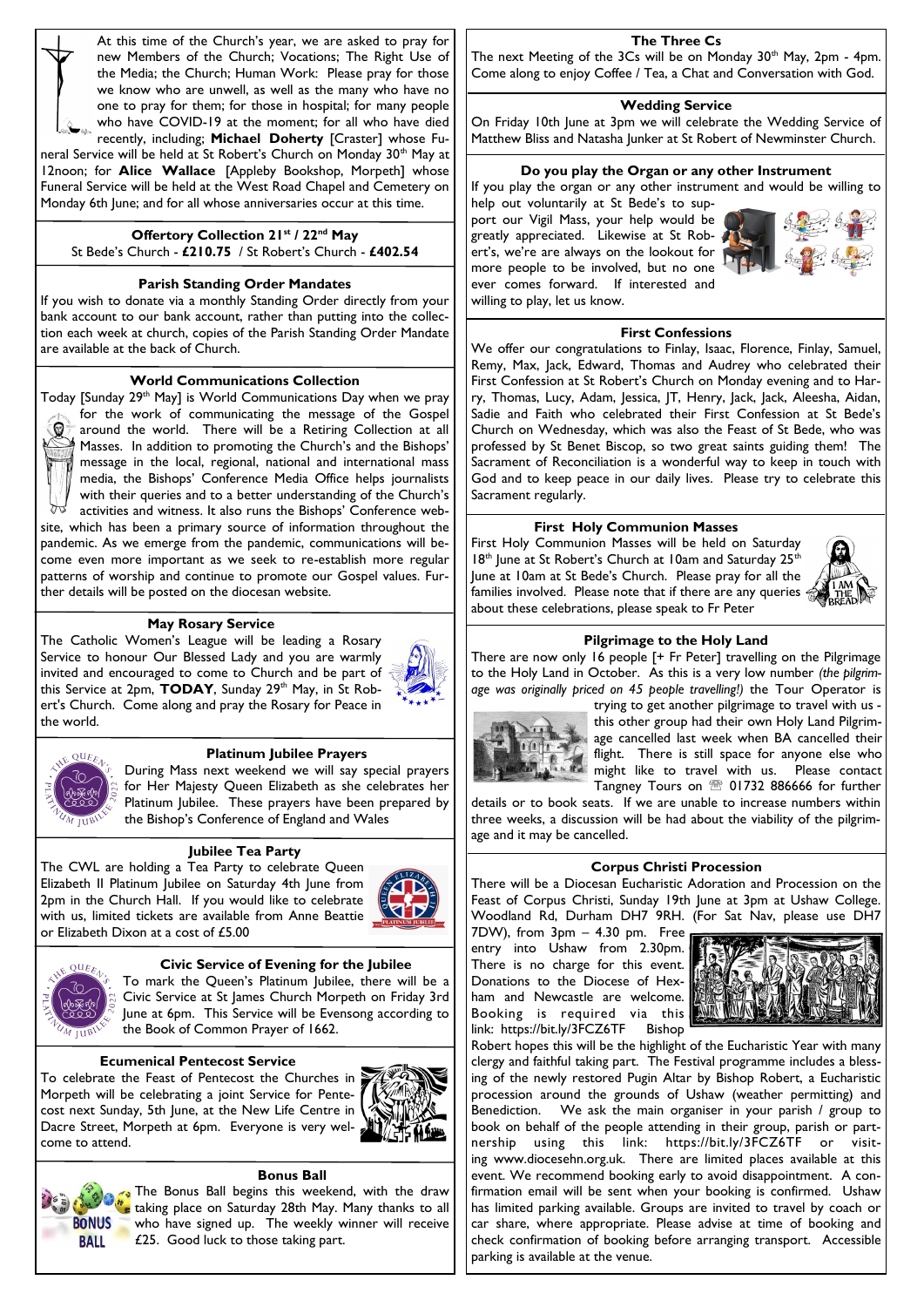

# **Could you be an Altar Server?**

If any young people, those who have made their 1st Holy Communion, or those preparing to, are willing to become Altar Servers at either St Bede's or St Robers ert's Churches, please contact Fr Peter. Many Thanks to those who have already responded

#### **Newsletter by Email**

Could you help us offset our carbon footprint by receiving the Newsletter by email. You will receive the e-version newsletter on a Friday evening rather than waiting for the paper copy at Sunday Mass. Email us with your details.

# **St Robert's Hymnbook Amnesty**

B Do you have one of our green hymnbooks at home? You may have accidentally removed a hymn book from the church ... we've all done it! If you have one (or more!) hymn book(s) at home, do please return to the church. Hymn books are expensive and we prefer not to have to buy more. Thank you.

# **Parish Catechists for First Holy Communion**

I am very grateful to the parishioners at both St Bede's and St Robert's Churches who have offered to help with this and enable us to continue to prepare our children as we did fore the covid pandemic hit us. There is still time for othe to get in involved; just contact Fr Peter.

| ـا ب |                      |
|------|----------------------|
| to   | Faith<br>Pass it on! |
| be-  |                      |
| ers  |                      |
|      |                      |

#### **Teas and Coffees**

Teas and Coffees are now available after the Vigil Mass at St Bede's Church and also after the 9am Mass at St Robert's. All Welcome.

### **The Wednesday Word**

The Wednesday Word is a great way to reflect on the readings for Sunday. Their website contains both Parish leaflets and leaflets for School. Check out their website wednesdayword.org.uk

# **The Relics of St Bernadette**

The Relics of St Bernadette will be brought to the United Kingdom later this year from Lourdes. There will be a National Pilgrimage to various sites in the UK and these relics of Saint Bernadette will be brought to St. Mary's Cathedral, Newcastle upon Tyne on 1<sup>st</sup> - 2<sup>nd</sup> October. More details will follow later.



### **Parish Finance Committees**

Do you have any background in finance or accounting that would be a great asset to our Finance Committee at St Robert's? Please speak to Fr Peter if you feel you could offer your help. Likewise, if there is anyone with similar financial experience or background at St Bede's Parish, and you would be willing to get involved in your parish at Bedlington, please speak to Fr Peter.

# **Preparing for Baptism**

The next Baptism Preparation Meeting will not be held until July. Parents requesting Baptism for a child are asked to contact us to make arrangements to attend this Meeting. Please telephone the Presbytery to speak about Baptisms, it is so more personal than an email. *Better still, speak to Fr Peter or Deacon Stephen after Sunday Mass.*

# **Rainbows Bereavement Support**

Do you work in a school? This may be of interest to you! The last two years have been difficult and some children will have

lost close family and friends. Some teachers and schools might be wondering what to do to help chil- $\frac{1}{2}$   $\frac{1}{2}$   $\frac{1}{2}$   $\frac{1}{2}$   $\frac{1}{2}$   $\frac{1}{2}$   $\frac{1}{2}$   $\frac{1}{2}$   $\frac{1}{2}$   $\frac{1}{2}$   $\frac{1}{2}$   $\frac{1}{2}$   $\frac{1}{2}$   $\frac{1}{2}$   $\frac{1}{2}$   $\frac{1}{2}$   $\frac{1}{2}$  dren in these situations. Could Rainbows Bereave-



ment Support help your school? Rainbows offers training in bereavement and loss, guidance to ensure appropriate bereavement policies and procedures are in place, aimed to help grieving children and young people from 4 - 19years of age. Email rainbows.northeast@btconnect.com for more information or check out rainbowsgb.org

# **Pray In May for Mary's Meals**

'Mary's Meals' is a mission carried out in Our Lady's name to feed children a daily school meal in some of the world's poorest communities. During May, we are asked to pray for the children who eat Mary's Meals. www.marysmeals.org.uk



The Obligation for Sunday and Holyday Mass will be reinstated next week, Pentecost Sunday, 5<sup>th</sup> June. In a document entitled 'Returning **to Mass: An Invitation from the Bishops of England and Wales'**, they state, *"In the Holy Sacrifice of the Mass, the Lord's Supper, the Lord Jesus entrusted to us the precious gift of Himself. With humility, we glory in being a Eucharistic people for whom attendance at Mass is essential. Looking forward to the forthcoming feast of Pentecost, we now* 

*invite all Catholics who have not yet done so to return to attending Mass in person. As the Church needs the witness of the presence of each person, so too each believer needs to journey in faith and worship with their fellow disciples. Nourished by our encounter with the Risen Lord Jesus, fed with His Word and His Body and Blood in Holy Communion, and supported by the* 



*presence of each other, we receive strength week by week, to serve the Lord and glorify Him with our lives."* The Bishops have stressed that those who still do not feel safe enough to return to Mass should not do so. All other Catholics are subject to the precept to attend Mass in person on Sundays and Holydays of Obligation. Live streaming of Masses has been a great benefit to many during the pandemic, and will continue to be for those genuinely unable to attend Mass. The Bishops remind us, however, that watching a live streamed Mass does not fulfil the obligation.

#### **Confessions**

If you have been away from Church throughout the pandemic, you may feel the need to go to Confession before receiving Holy Communion once again. Please remember that we have Confessions on a Saturday morning at St Robert's Church and a Saturday evening at St Bede's Church. You can also ask anytime if you need to go to Confession.

# **When you can't fulfil your rota**

Please note that it is not fair on the other members of your team Cleaning, Counting, Welcoming or Reading - when you are unable to fulfil your duty and when you do not find your own replacement. It is your responsibility to find a replacement for you if you cannot come along. Please do not think that the others on the team can just fill in! This is particularly important for the Counting Teams who should always have at least two members present at all times, according to diocesan guidance, which states, *"a single person must not do the count on their own and ideally there should be a rotation of teams. The reason for this is two-fold. Firstly it distributes the work amongst more people and means that we are not relying on just one or two people to give up their time each week. It also ensures we have cover if someone has to drop out unexpectedly. Secondly by having at least two people doing the count each week it helps to protect the counters from any unfounded accusations from other parishioners."*

#### **New Parishioner and Updated Information**

Are you new to the Parish? Have you completed the "Keeping in Touch" form with your details? Are you a regular parishioner who has moved house and need to update your details? Please complete one of the forms available at Church and send back to us. If you want this form emailed to you, please let us know and then you can complete it on your own computer and email it back to us.

#### **Morpeth Fair Day - 12th June**

*Advance Warning* … Please note that it is rumoured that the organisers of Morpeth Fair Day have made an agreement with Northumbria Police about parishioners vehicle access to St Robert's Church Grounds on Morpeth Fair Day. We have still not received anything in writing from Police or organisers concerning this. In the meantime prepare for restricted access to church grounds on  $12<sup>th</sup>$  June.

# **Stella Maris (Apostleship of the Sea)**

Stella Maris is holding a Day of Prayer & Pilgrimage to the Holy Island of Lindisfarne on Saturday  $4^{th}$  June 2022, led by the Rt Rev Paul Mason.



The pilgrimage starts at 12 noon. All are invited. Please check tide times. Celtic Prayers on the Green 12noon; Concelebrated Mass in St Mary the Virgin Church 3pm; Saturday Safe Crossing Times 9:10am – 5.05pm. Parish groups, families & individuals all welcome. For further information please contact Regional Port Chaplains Paul Atkinson (07906 212 426) or Peter Barrigan ( @ 07713 924 504)